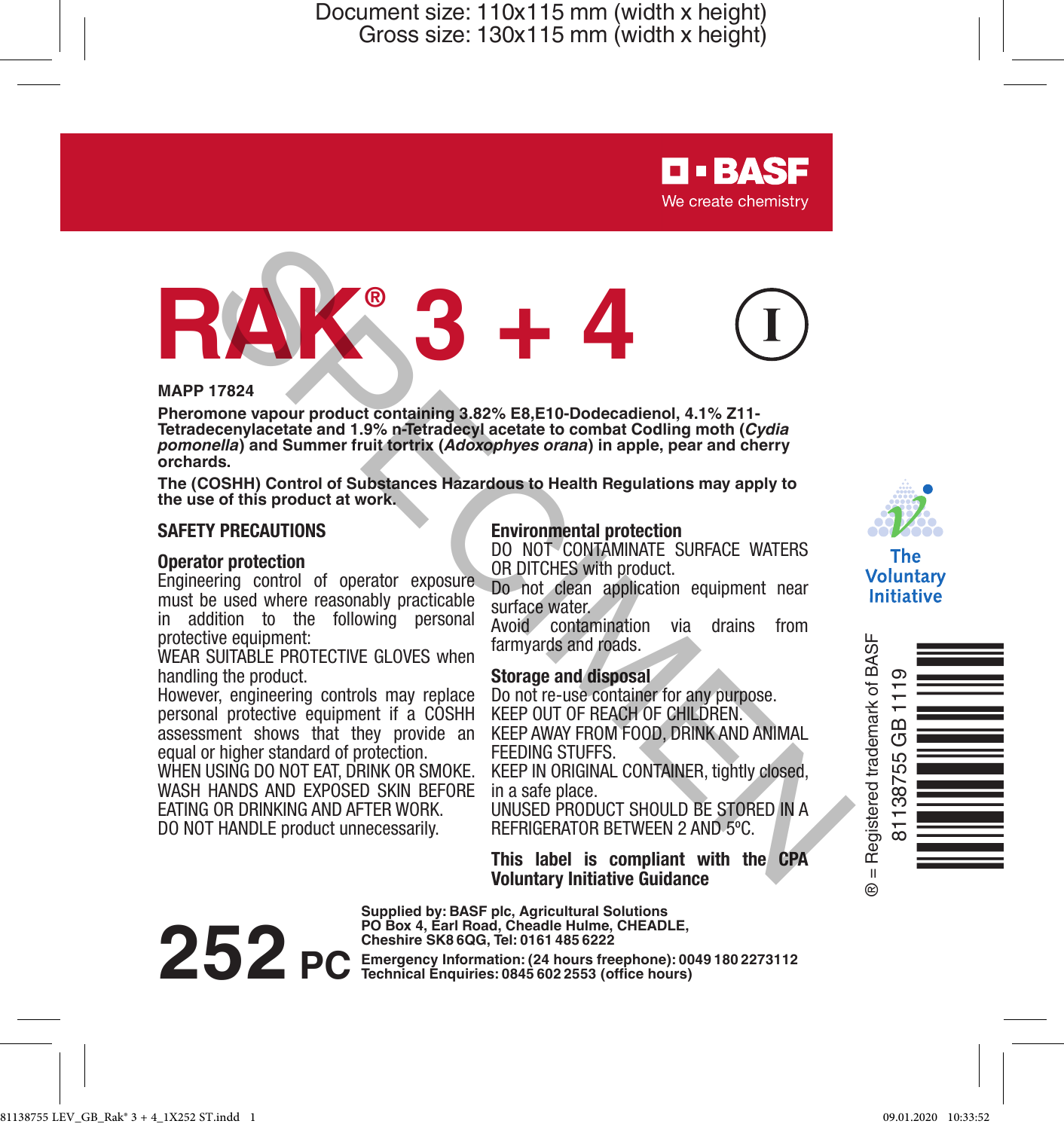# **RAK® 3 + 4**

**Pheromone vapour product containing 3.82% E8,E10-Dodecadienol, 4.1% Z11- Tetradecenylacetate and 1.9% n-Tetradecyl acetate**

**Warning**

**Causes skin irritation. May cause an allergic skin reaction. Toxic to aquatic life with long lasting effects.**

Wear protective gloves.

Contaminated work clothing should not be allowed out of the workplace.

Avoid breathing mist.

IF ON SKIN: Wash with plenty of soap and water.

If skin irritation or rash occurs: Get medical advice/attention.

Dispose of contents/container to a licensed hazardous-waste disposal contractor or collection site except for empty clean containers which can be disposed of as non-hazardous waste. recent and 1.9% n-letradecyl acetate<br>
and the skin irritation.<br>
suse an allergic skin reaction.<br>
to aquatic life with long lasting effects.<br>
Irritation contently a should not be allowed out<br>
suse and alors contents/contain

**To avoid risks to human health and the environment, comply with the instructions for use.**

# **IMPORTANT INFORMATION**

FOR USE ONLY AS AN HORTICULTURAL PHEROMONE CONTROL AGENT.

Crops: apple, pear and cherry.

Orchard distribution density: 500 product units per hectare (with increased density at orchard border. See directions for use).

**READ THE LABEL BEFORE USE. USING THIS PRODUCT IN A MANNER THAT IS INCONSISTENT WITH THE LABEL MAY BE AN OFFENCE. FOLLOW THE CODE OF PRACTICE FOR USING PLANT PROTECTION PRODUCTS.**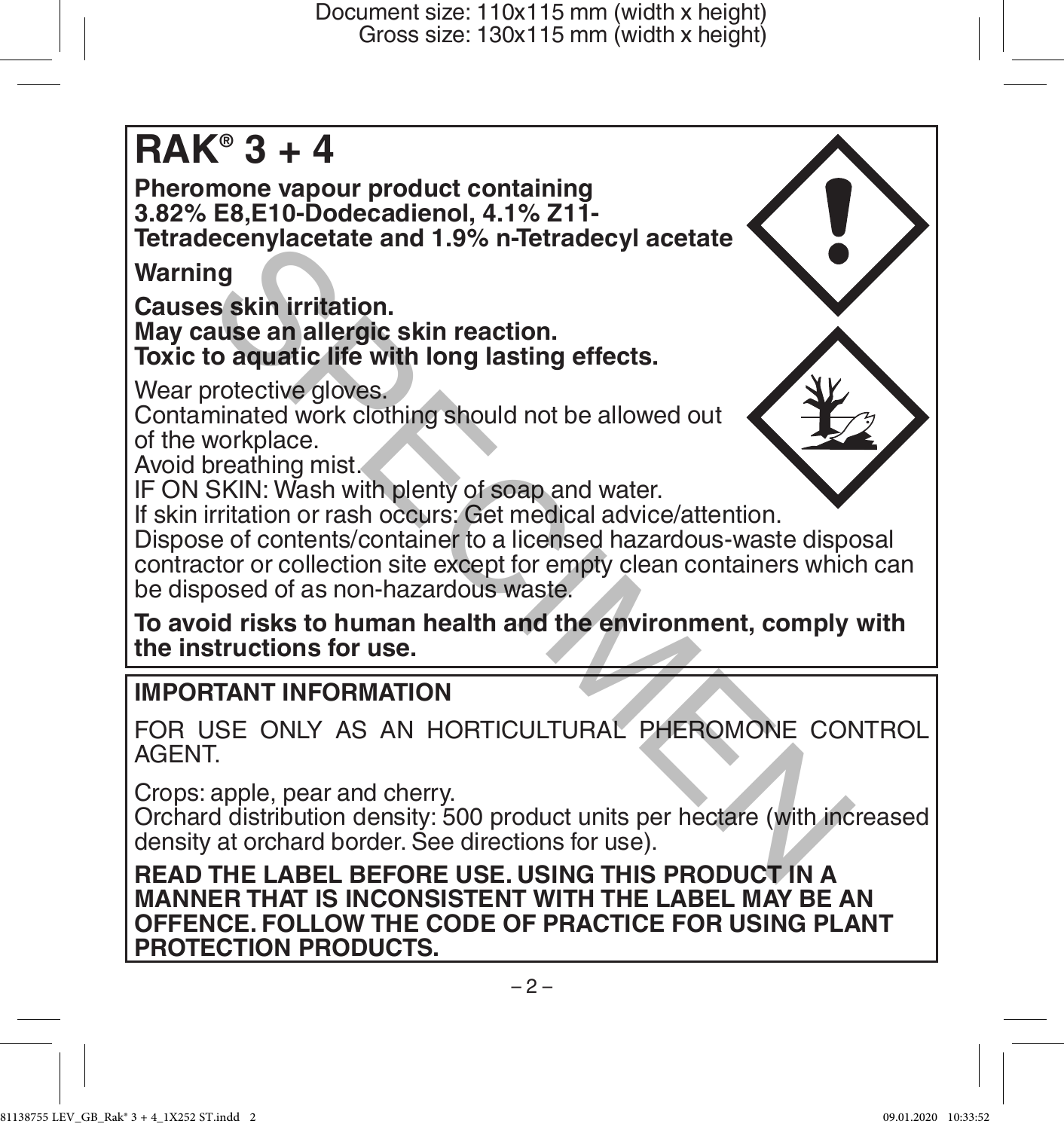# **DIRECTIONS FOR USE**

IMPORTANT: This information is approved as part of the Product Label. All instructions within this section must be read carefully in order to obtain safe and successful use of this product.

RAK 3+4 is a pheromone control system for use in apple, pear and cherry orchards.

RAK 3 is a pheromone that reduces fruit damage from codling moth (*Cydia pomonella*) in fruit trees. RAK 4 is a pheromone that reduces fruit damage from summer fruit tortrix (*Adoxophyes orana*) in fruit trees. The mode of action of both pheromones is to disrupt moth mating behaviour and therefore prevent populations from developing.

RAK 3+4 is a sealed product unit consisting of two separate chambers, one for RAK 3 and the other for RAK 4 in a stabilised form.

### **Restrictions/Warnings**

RAK 3+4 is specific to certain moth species only. The product does not work on all insect orders or species of moth which cause damage to fruit. Use an insecticide as part of an integrated pest management programme to control species not recommended for RAK 3+4. If in doubt consult your advisor. a pheromone that reduces ritur damage from coding morn (*Lydia pomone*)<br>K A is a pheromone that reduces fruit damage from summer fruit tortrix (*Ad*<br>fruit trees. The mode of action of both pheromones is to disrupt mod<br>is a

This product should be used in conjunction with an appropriate pest forecasting system. The efficacy of the pheromones should be monitored throughout the season.

Do not use in orchards with a high pest density. In the year preceding the use of RAK 3+4, the damage caused by codling and tortrix moths should not exceed 1% of the fruits infested (including damage to fallen fruits).

RAK 3+4 will not be effective if there is a high density of codling moth and/or tortrix moth in the area adjacent to the orchard being treated.

An insecticide application is recommended if the damage threshold is exceeded during treatment with RAK 3+4.

Do not use in orchards less than 1 ha. The outer product bag should be opened immediately prior to use to avoid loss of efficacy.

It is important to ensure the product is positioned in the shade, or in locations which will be shaded by the end of vegetative growth.

Unused product should be stored in a refrigerator between 2 and 5ºC.

### **Pest control**

The RAK 3 and RAK 4 pheromones are released by volatilisation, preventing male and female moths from locating each other and reproducing.

RAK 3+4 is most effective in orchards with a low pest population density. RAK 3+4 should not be used in orchards where more than 1% of fruits (including fallen fruits) were damaged by codling and tortrix moths in the preceding year, unless the first generation of moths is treated with an insecticide to reduce the initial population.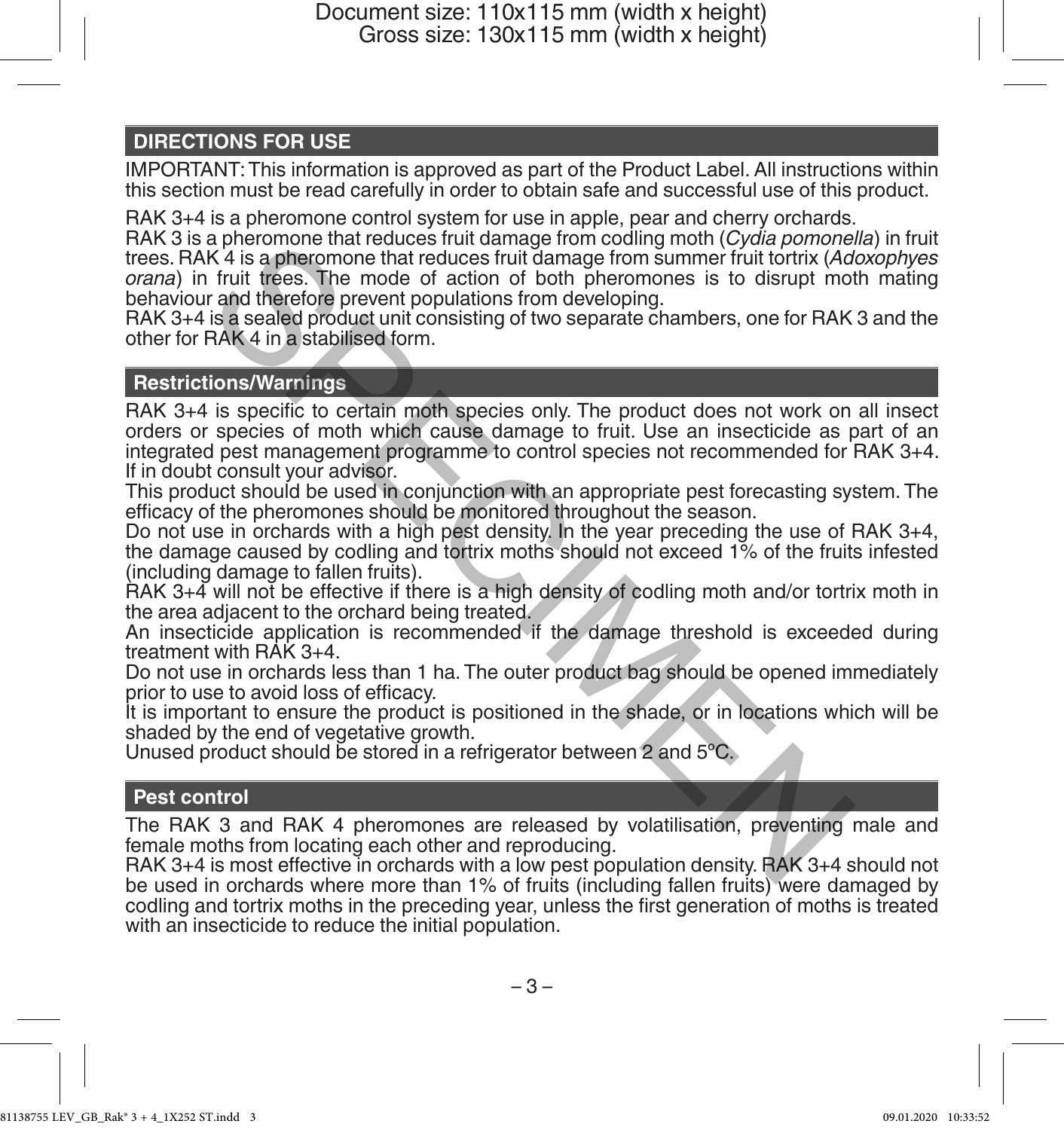The best results will be achieved in isolated orchards, i.e. those which are 100 m or more away from other orchards or high trees.

Optimum results are also achieved in grouped orchards containing trees of similar size and shane

RAK 3+4 will not be effective if there is a high density of codling moth and/or tortrix moth in the area adjacent to the orchard being treated.

RAK 3+4 will not be effective in orchards less than 1 ha.

### **Crop Specific Information**

### **Time of application**

The pest population should be monitored using an appropriate pest forecasting system or monitoring traps.

The product should optimally be put in place one week before the forecast arrival of the adult moths.

The latest time of application is when the first generation of adult moths start to fly.

Only one application of product per season is required.

NOTE: The product is packaged in airtight bags and protected from the light. The package should therefore only be opened immediately prior to installation to avoid any loss of efficacy.

### **Dose rate**

RAK 3+4 should be used at a rate of 500 product units per ha.

The density of product placement should be increased at the orchard border. See section 'Treatment of borders' below.

### **Positioning the product**

The pheromone must be distributed evenly throughout the orchard in a grid system at 500 product units per hectare. One should be placed approximately every 20 square meters eg. for a row width of 3.5 m a unit should be placed every 5.7 m. It is important to make sure that they are positioned in the shade or in places which will be in the shade by the end of vegetative growth. The product must be placed in the upper third of the trees, preferably at alternating heights. will not be effective in orchards less than 1 ha.<br>
will not be effective in orchards less than 1 ha.<br>
exercific Information<br>
application<br>
population should be monitored using an appropriate pest forecasting g<br>
traps.<br>
ture

### **Treatment of borders**

To prevent moths from adjacent areas encroaching into the treated orchard and to maintain the concentration of pheromones at the edge of the treated area, additional product must be placed at the borders.

a) Isolated orchards: In the outside rows and at the ends of the rows, the number of product units should be doubled (eg. every 3 m instead of 5.7 m) and hung on the outside of the trees. Paths and tracks through the orchard should also be treated as borders, as should areas where young trees are growing next to established trees.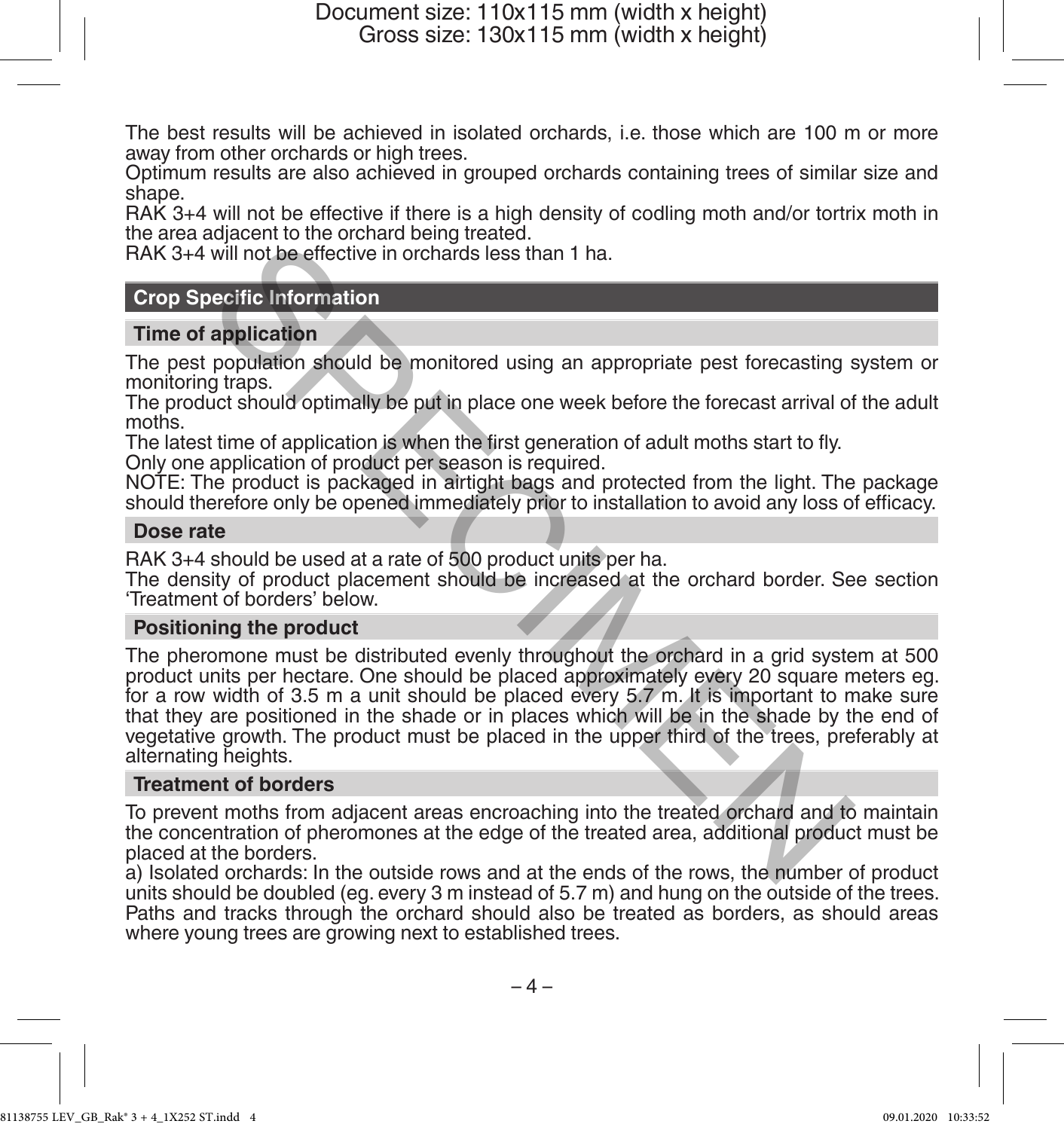b) Contiguous orchards, i.e. those in intensive fruit-growing areas adjoined to other fruitgrowing orchards (between 10 and 100 m away). Place one product unit every 3 m along the edge of the adjacent orchards.

c) If there are small woods, gardens, woodpiles or other divergent areas up to 12 m wide within the orchard, these should be treated as if they were part of the orchard. If these areas are larger than 12 m they should be treated as a border as described in a) above.

### **Checking efficacy during the season**

Install pheromone monitoring traps in the orchard being treated (refer to the instructions for using these traps) in order to check the efficacy of the pheromones. These traps must be checked once a week.

If these traps no longer catch moths in the orchard being treated, this indicates that the RAK 3+4 is working properly. However, this is not always proof that the treatment has been successful. RAK 3+4 influences the behaviour of the males when they are looking for females to mate with, but it is always possible that mated females may enter the treated orchard from outside. Checks for fruit damage must therefore always be carried out during the season (see below). The minitary should be the exact as a bother as described in a power.<br>The respiration proportion and the example of the pheromones. These traps<br>are respirated to check the efficacy of the pheromones. These traps<br>once a wee

If the latest monitoring thresholds are exceeded, this is an indication that the moth population is too high, meaning that the result of treatment with RAK pheromones alone may be insufficient. In this case, treatment with a conventional insecticide is necessary.

### **Checking damage to fruits**

At the end of June/beginning of July caterpillars may start to burrow into the young fruits (codling moths) or to feed on the skin of the fruit (tortrix moths). The precise timing may be communicated by your agronomist. Four samples per orchard, each comprising 250 fruits, should be examined for pest damage. If fruit damage exceeds 0.5%, immediate treatment with a suitable insecticide is necessary.

### **Disposal**

RAK 3+4 remains effective for a single growing season, after which the pheromone chambers should have completely emptied by volatilisation. If the product is collected from the orchard at the end of the season, gloves should be worn. The product should be disposed of at a licensed hazardous-waste disposal contractor or collection site except for empty clean units which can be disposed of as non-hazardous waste. Do not contaminate ponds, watercourses or ditches with the product or the empty packaging.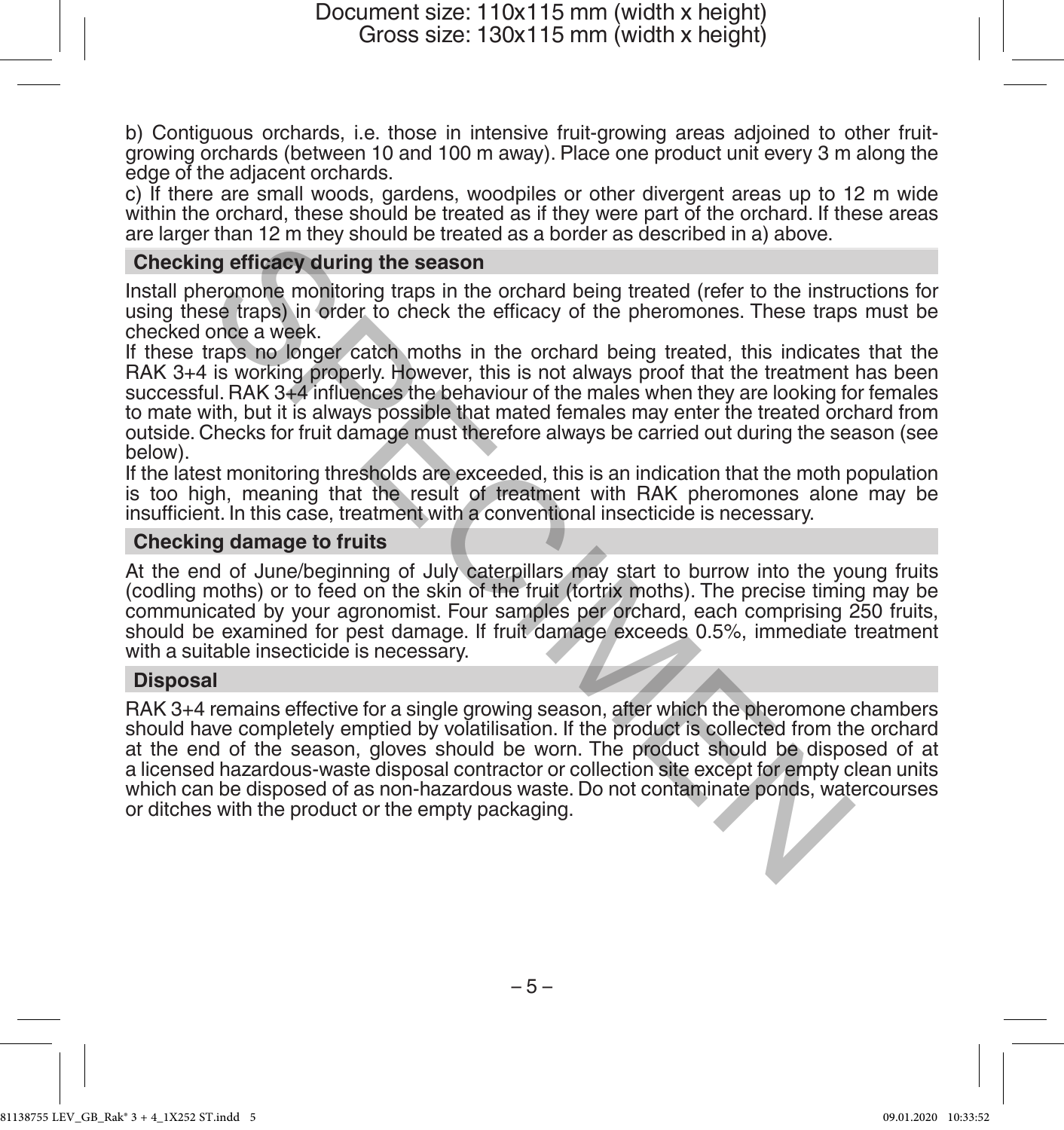## **The following does not form part of the authorised label text.**

With many products there is a general risk of resistance developing to the active ingredients. For this reason a change in activity cannot be ruled out. It is generally impossible to predict with certainty how resistance may develop because there are so many crop and use connected ways of influencing this. We therefore have to exclude liability for damage or loss attributable to any such resistance that may develop. To help minimise any loss in activity the BASF recommended rate should in all events be adhered to.

Numerous, particularly regional or regionally attributable, factors can influence the activity of the product. Examples include weather and soil conditions, crop plant varieties, crop rotation, treatment times, application amounts, admixture with other products, appearance of organisms resistant to active ingredients and spraying techniques. Under particular conditions a change in activity or damage to plants cannot be ruled out. The manufacturer or supplier is therefore unable to accept any liability in such circumstances. All goods supplied by us are of high grade and we believe them to be suitable, but as we cannot exercise control over their mixing or use or the weather conditions during and after application, which may affect the performance of the material, all conditions and warranties, statutory or otherwise, as to the quality or fitness for any purpose of our goods are excluded and no responsibility will be accepted by us for any damage or injury whatsoever arising from their storage, handling, application or use; but nothing should be deemed to exclude or restrict any liability upon us which cannot be excluded or restricted under the provisions of the Unfair Contract Terms Act 1977 or any similar applicable law. a way of influencing ints. we therefore have to exclude late to any stoches that may develop. To help minimise any loss in a commended rate should in all events be adhered to.<br>See be to any such resistance that may develop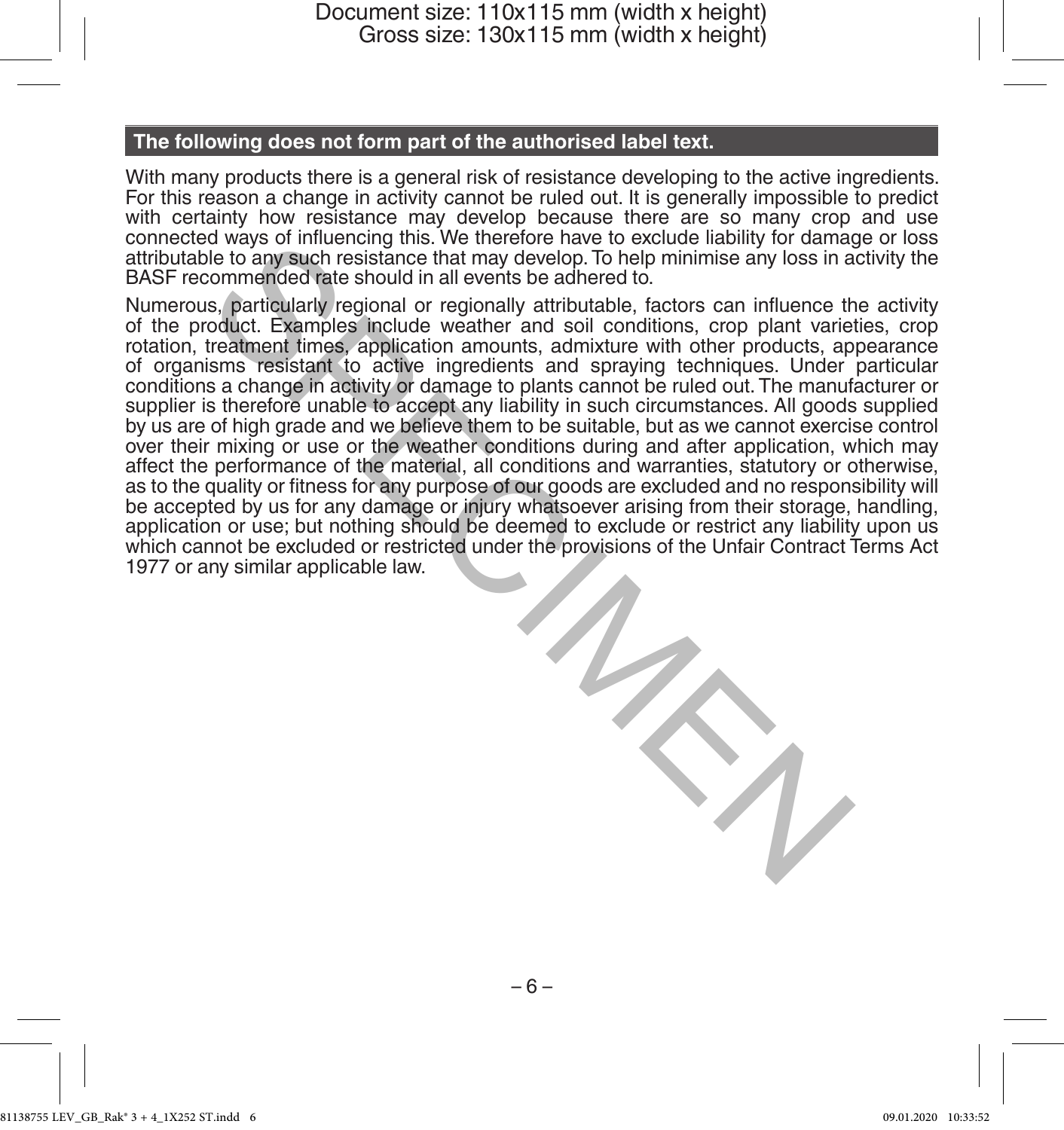# **Section 6 of the Health and Safety at Work Act**

# **Additional Product Safety Information**

The product label provides information on a specific pesticidal use of the product; do not use otherwise, unless you have assessed any potential hazard involved, the safety measures required and that the particular use has "off-label" approval or is otherwise permitted under the Plant Protection Products Regulations.

The information on this label is based on the best available information including data from test results.

# **Safety Data Sheet**

To access the Safety Data Sheet for this product scan the QR code or use the weblink below:



bit.ly/RAK\_3\_4\_sds Alternatively, contact your supplier.